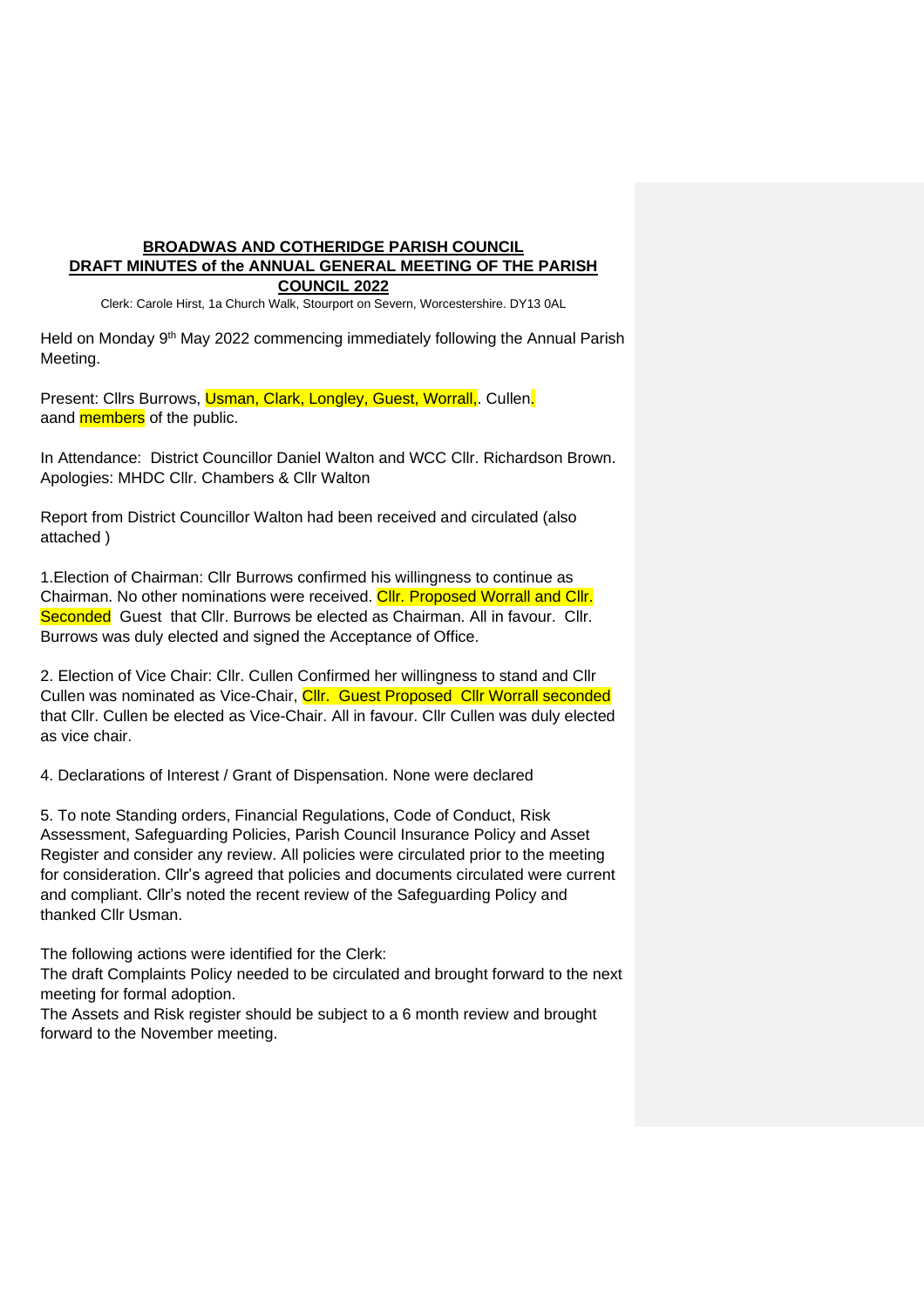Cllr's noted the insurance policy renewal and it was agreed to allow Cllr's further time to review and submit either any comments and or their agreement to the Clerk and Cllr Guest. (NB specific checks required re levels of cover and employers liability). Action Cllr's to respond within 5 working days of receipt of these minutes.

6. Minutes of the Ordinary Parish Council Meeting of the 11<sup>th</sup> April 2022 and the Annual Parish Meeting Minutes of 2<sup>nd</sup> May 2021 :

Cllr Guest proposed that the minutes of the Annual Parish meeting held on the 2nd May 2021 be approved and Cllr Worrall seconded this. All in favour.

Cllr Guest proposed that the Minutes of  $11<sup>th</sup>$  April 2022 be approved as a true record. Seconded by Cllr Worrall. All in favour. They were duly signed.

7. Matters Arising from the Minutes of the 11<sup>th</sup> April 2022 not covered anywhere else on the agenda.

- Post Box: Royal Mail inform that the replacement Post Box has been assigned to an engineer so it should be installed within the next 6 weeks. Questions were raised as to location and this was understood to be on the green area adjacent to Taberness Close. Action Picture from Royal Mail to be circulated by the Clerk
- Bank Mandate update This is being actioned by the Clerk and Cllr Burrows.
- Cllr Burrows asked is there were any further matters arising that were not covered on the agenda, none were raised.. .

8. To consider the council's scheme of Delegation and to appoint members of the following:

i. Planning Sub-group;. Cllr. Cullen proposed and Cllr. Worrall seconded that Cllr. Guest. Cllr. Longley, Cllr. Burrows be appointed. All in favour. ii. Finance Sub-group: Cllr. Cullen proposed and Cllr. Guest seconded that Cllr. Guest. Cllr. Cullen, Cllr Burrows, Cllr. Worrall be appointed. All in favour. iii. Village Hall Representative: Cllr. Cullen proposed and Cllr. Usman seconded that Cllr. Worrall Be elected as the Village Hall Representative. All in favour.

9. Finance.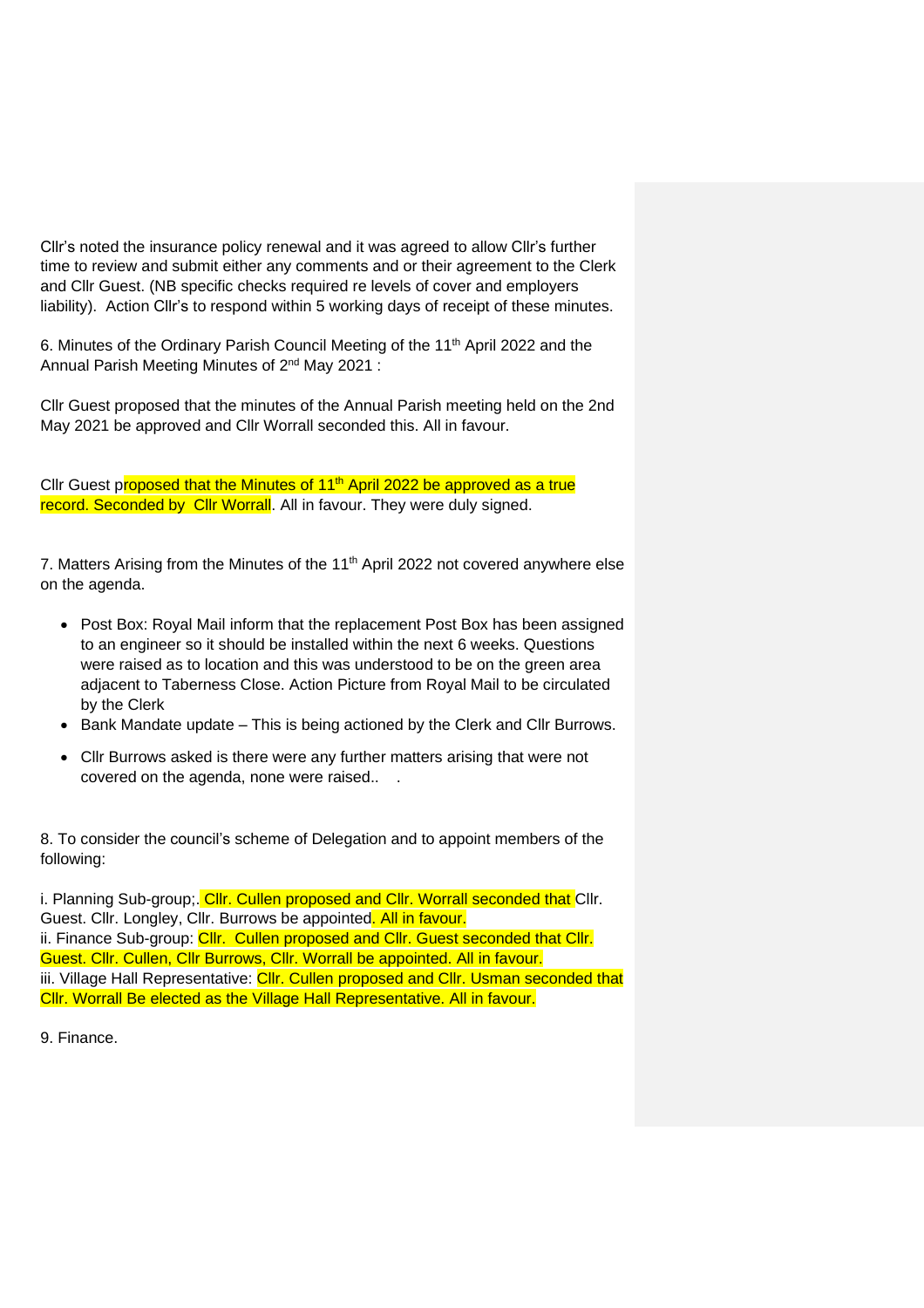a. To Approve below list of due payments and receipts from 11th Apr to 9th May 2022.

#### **May 9th 2022 Payments List**

| Payee                 | Description                               | <b>TOTAL</b> |
|-----------------------|-------------------------------------------|--------------|
| Worcestershire CALC   | Annual Subs CALC<br>and NALC              | 557.92       |
| Broadwas Village Hall | <b>April Meeting</b>                      | 30.00        |
| C Hirst               | Clerk Salary April 22                     | £359.33      |
| HMRC                  | <b>Tax Deductions April</b><br>22         | £89.60       |
| RJC Landscaping       | April GM                                  | £309.60      |
| C Hirst               | May pay to 23rd May                       | £271.47      |
| <b>HMRC</b>           | Tax to 23rd May                           | £68.00       |
| C Hirst               | <b>Expenses May 23rd</b><br>22 (expected) | £39.75       |
| TOTALS                |                                           | £1,725.67    |

| <b>Total Cash at Bank at 28 April</b><br>22      |                                                  |             |
|--------------------------------------------------|--------------------------------------------------|-------------|
| <b>Treasurers Account</b>                        |                                                  | £ 50,770.31 |
| <b>Treasurer's Account</b><br><b>Berryfields</b> |                                                  | £10,267.42  |
|                                                  |                                                  |             |
|                                                  | <b>TOTAL</b>                                     | £61,037.73  |
| Receipts:                                        |                                                  |             |
| <b>MHDC</b>                                      | <b>Precept</b>                                   | 9100.00     |
|                                                  | <b>Total Receipts not</b><br>previously reported | £9,100.00   |

**Commented [1]:**

a. Cllr. Guest proposed and Cllr. Usman seconded that the above payments be approved be approved. All in favour.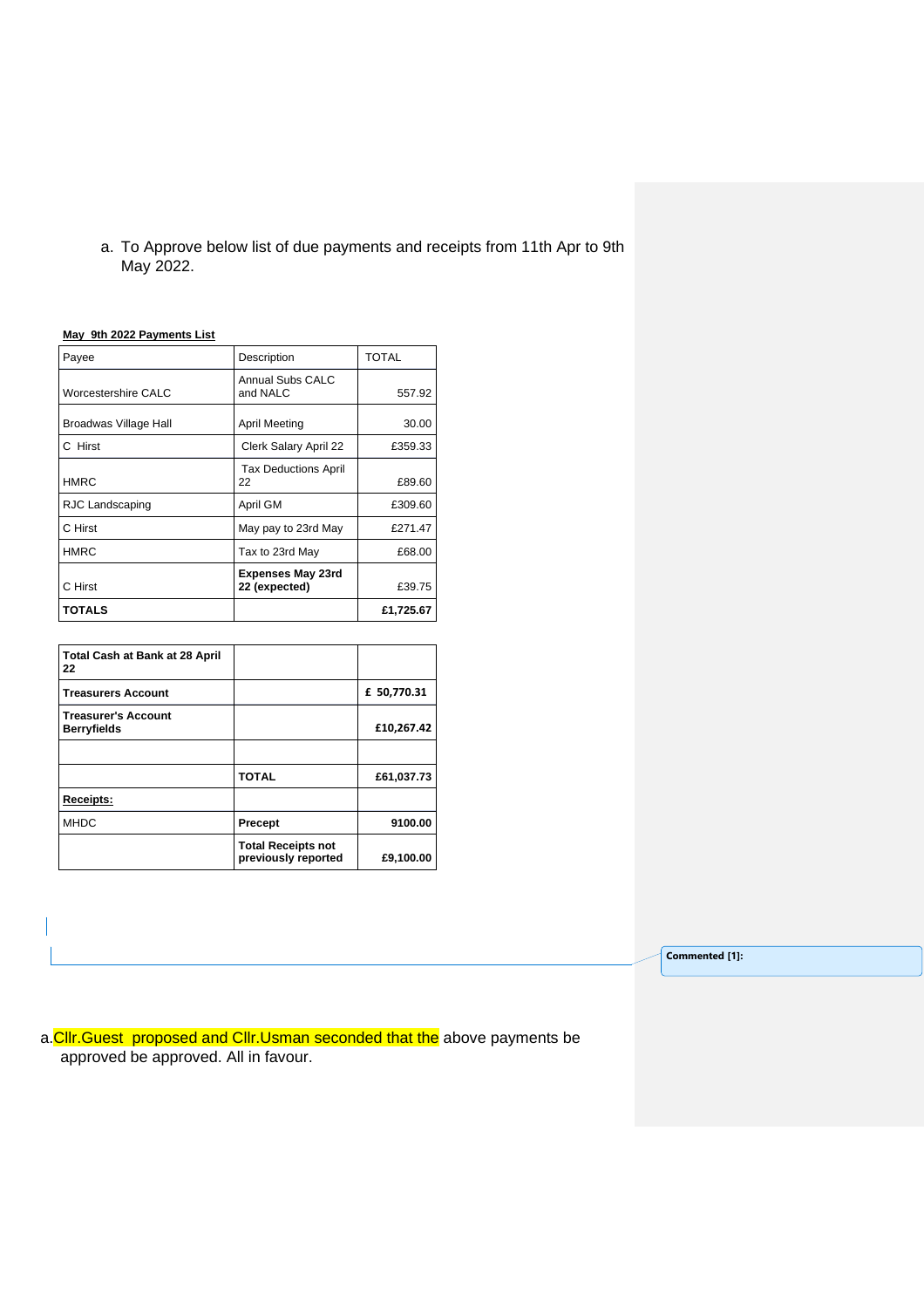- b. Bank Reconciliation on 26<sup>th</sup> April 2022. The bank reconciliation as at 26th April was sent to Cllr. Guest with the cashbook for reconciliation. Cllr. Guest confirmed the accounts were reconciled.
- c. To consider application for a grant from Broadwas Village Hall for £370 towards the Queens Platinum Jubilee Celebrations. Cllr. Burrows Proposed that the Parish Council make a grant to cover the cost of the bouncy castle, decorations and children's prizes i.e £210.00. The rationale being that the Parish Council have a limited budget for the year (which has only just started) and the money would translate into direct benefits for those taking part. Proposed Cllr RB Seconded by Cllr. JG, all in favour, Action Clerk to make payment
- <mark>D T</mark>o discuss recovery of hire fees (Berryfields) from Worcester United 1st Team Coppertops Summer 2021 ( hundred pounds total) agreed to pursue further. Cllr Burrows shared recent communications which indicate that the filed was used 4 times and this was confirmed by the signature of the agreement. Going forward agreed to review the recovery of fees and to ensure that there were appropriate arrangements for booking and recording of invoices etc. Action Clerk to note.

10 Correspondence. Covered on agenda

11 Planning.

REPORT FROM CLLR. GUEST. On behalf of the Planning sub group

Cllr Guest apologised for the later submission - Action report to be posted

New consultations

## M/22/00545/FUL

Agricultural building. Appears well secluded and not overlooked Consultation end date 19/5/22 Recommendation is no comment Action Cllr's to review and confirm within 5 working days of receipt of minutes

# M/22/00514/HP

Location : Brook Farm, Broadwas, Worcester, WR6 5NE Proposal : Erection of porch extension to front elevation Date Valid : 03/05/2022 - action all Cllr's to review and comment to Cllr Guest within 5 working days from receipt of minutes

### Pending applications

22/00222/FUL: Field Ridge Bromyard Road Cotheridge - Notification received that appeal has been turned down.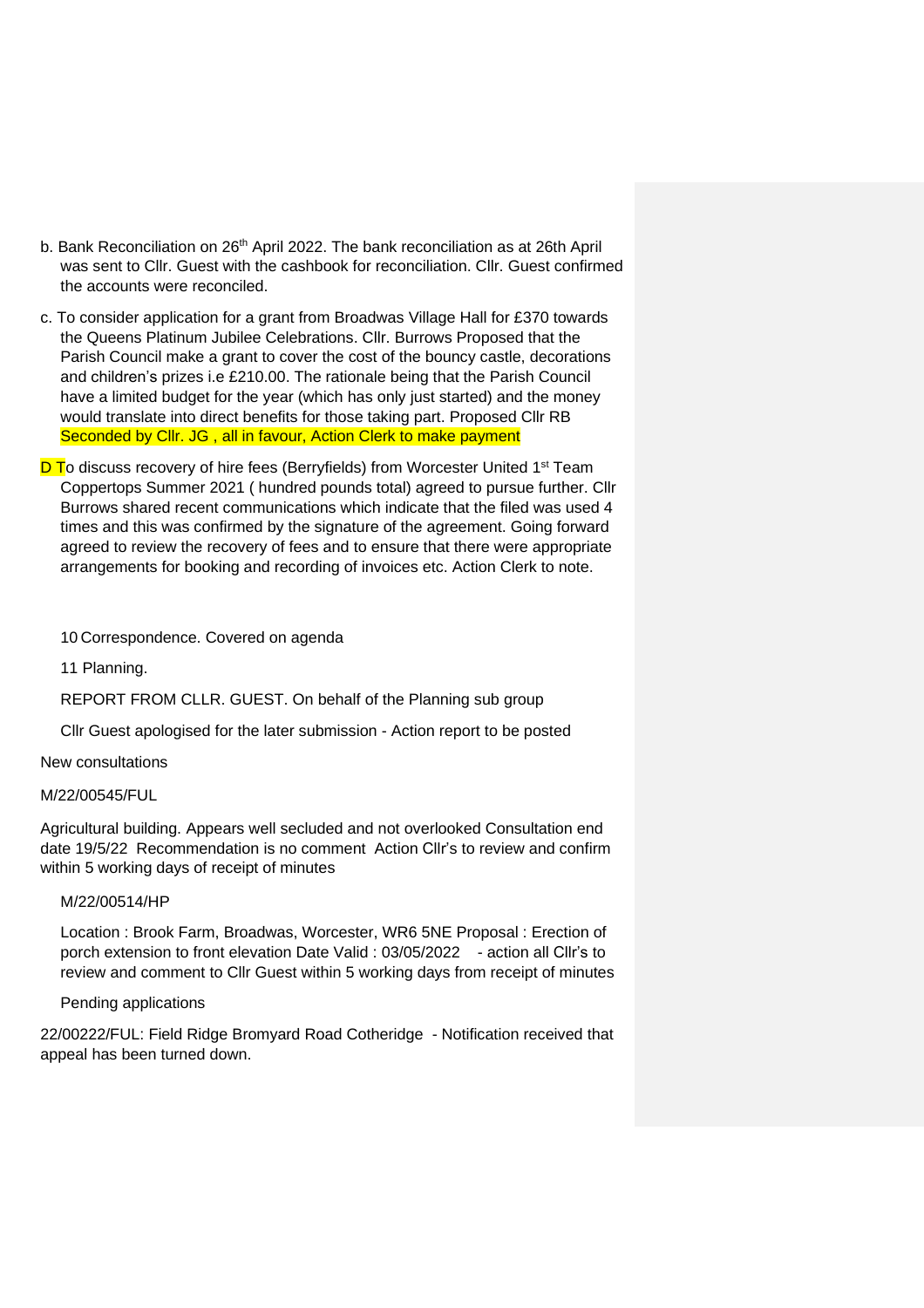## 21/02321/FUL: Land at A44 Broadwas

Cllr Guest summarised present position and steps taken by the Parish Council to progress determination. Cllr Richardson Brown informed the meeting that he had again chased WCC Highways to respond and Cllr Guest informed the meeting that District Councillor Walton had been addressing this from the MHDC perspective. There were a number of contributions from the public present which mirrored the frustration felt by all concerned. It was agreed that further representations should be made by all present and that the Parish Council would continue to press for a determination and refusal.

Cllr Guest indicated that a representative from MHDC/Wychavon planning department had been invited to the meeting but no response had been received. It was agreed to formally write to the Senior Officer to request either their attendance at a parish council meeting or a meeting with the Chair, as it was felt to be important that parishioners had the opportunity for MHDC to give an account of its actions and the delay.

SWDP - It was noted that this process has been further delayed and it was agreed to seek a fuller explanation for why this is the case. The significance and potential impact of the review process was discussed and it was agreed that the next Planning sub group would address this further.

12. Date of next meeting 6<sup>th</sup> June 2022 7.30pm at St Leonards. Cotheridge. Cllr Cullen submitted her apologies as she will be on holiday.

13. Any Other Business None was declared

14. It was **resolved** to exclude the public and press to discuss confidential staff matters.

15. It was **resolved** to regrade the clerk's role to LC2 Substantive pay scale 24- 28.

15. It was **resolved** to backdate the revised pay scale for the previous clerk from April 1<sup>st</sup> 2022 until their end date.

16. It was **resolved** that the revised grade/payscale will be applied to new appointments commencing at scale 24 with annual increments applied based on annual appraisal.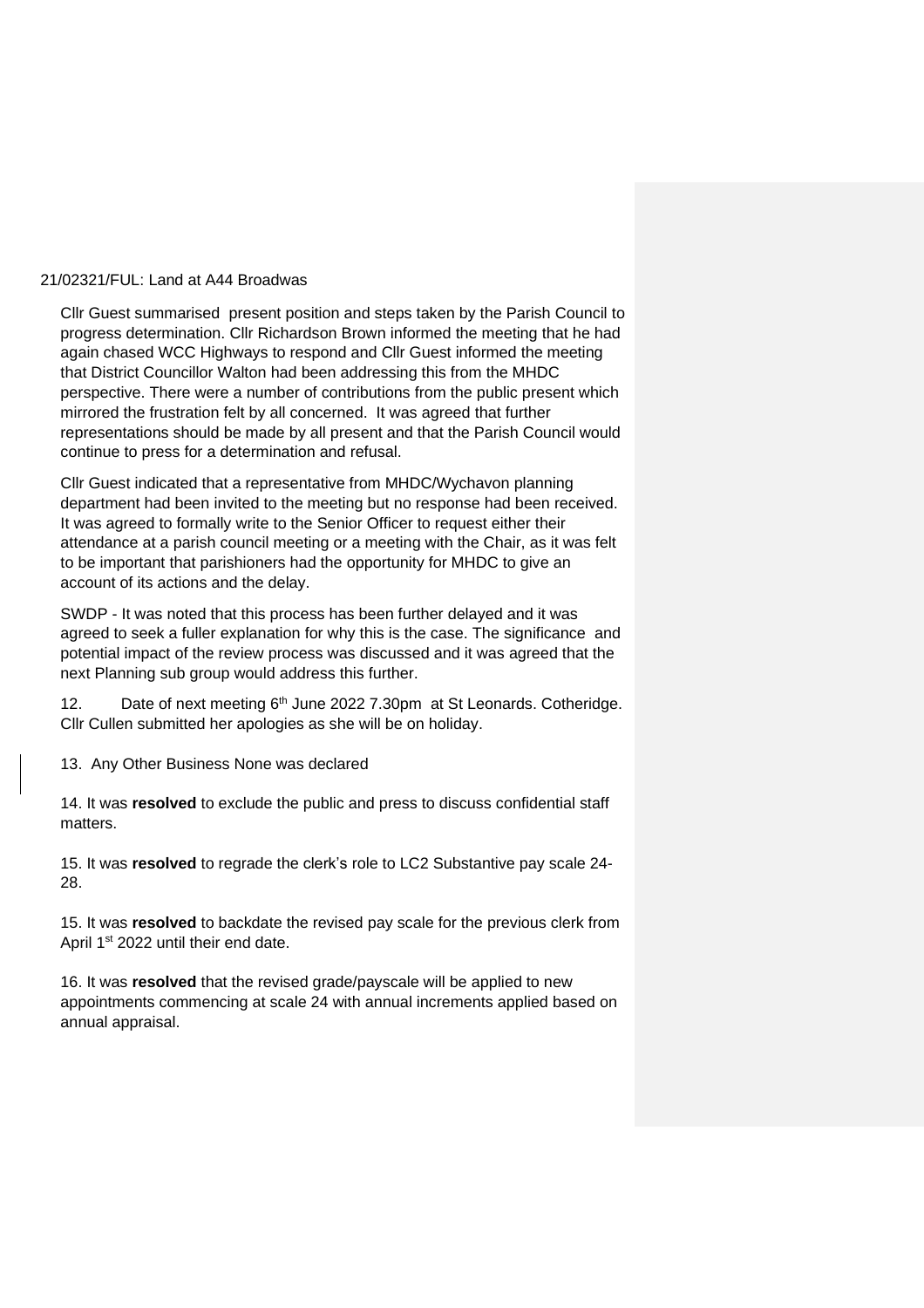17. It was noted that the clerk had submitted their resignation on April 23<sup>rd</sup> with an end date of May 23rd .

18. It was noted that a clerk from another parish would be available from May 23<sup>rd</sup> to provide locum support.

19. It was noted that contingency arrangements should be put in place if the locum arrangement doesn't work.

20. It was noted that Cllr Clark had circulated a report.

21. Other actions were agreed regarding the report.<sup>i</sup>

22. It was noted that a revised version of the website would be circulated.

The meeting opened at 2010 , closed at 2045 pm

Signed Chairman………………………………………………. date…………………………………..

#### **DISTRICT COUNCILLOR: Cllr. Daniel Walton**

As you'll be aware there had been a delay to the SWDP publication. Originally intended to be delivered in July due to more time being required to finalise the Infrastructure Delivery Plan. A new timetable is currently being set up for councillors to consider and I'll keep you updated. It isn't looking to be too long.

The delay doesn't have any direct outcome on Broadwas or Cotheridge as it stands.

Also, in planning we have a new Head of Development Management across both Councils. Ciaran Power will officially take on the role form 1 June but he is currently in the role as an interim. Ciaran has been with us a long time and we've been working with him following Duncan's departure on Worcester West, which is the Grove Farm development.

The Spring and Summer round of Spacehive projects will be launched soon and at least six community projects from around the district will be included. There has also been a lot of Jubilee community events funded through the Spacehive platform. I would re-iterate that any local community projects should look to Spacehive funding to support.

#### <https://www.spacehive.com/movement/worcs>

Of course, we're coming into the tourism season and just to give you a taste of how the Malvern Hills area has become below are the hits to our VIST THE MALVERNS website – www.visitthemalverns.org. January – 36,010 (+80.19% compared to 2019) February – 33,107 (+58.19% compared to 2019) March – 39,846 (+ 76.60% compared to 2019)